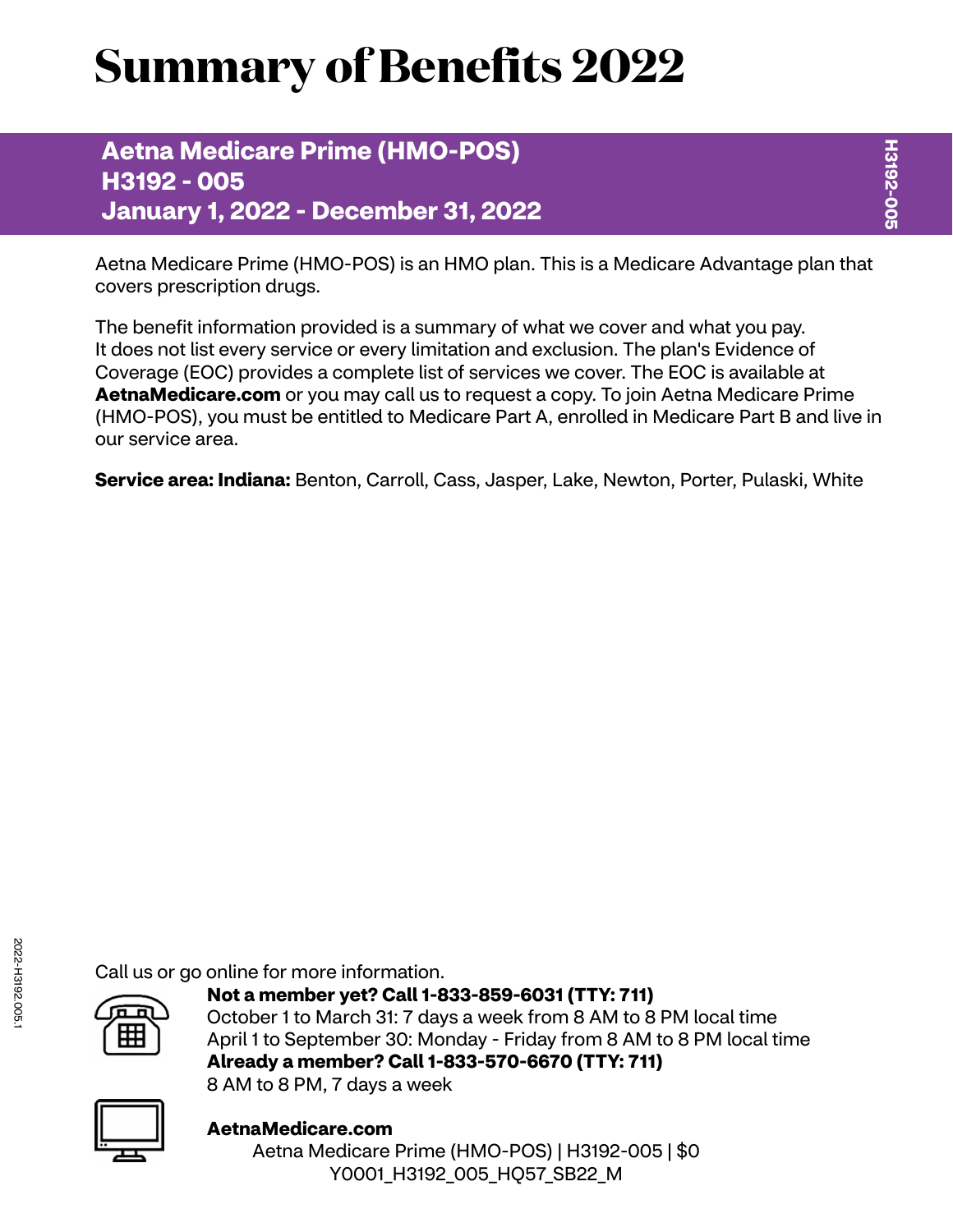### **Compare our plan to Medicare**

To learn more about the coverage and costs of Original Medicare, look in your "Medicare & You" handbook. View it online at<www.medicare.gov>or get a copy by calling 1-800-MEDICARE (1-800-633-4227), 24 hours a day, 7 days a week. TTY users should call 1-877-486-2048.

#### **What you should know**

- **Primary Care Physician (PCP):** A PCP is important for helping to coordinate care and this plan requires you to select a PCP. When you enroll, we'll ask who your PCP is. Having a PCP on file can affect how we pay for your care so this is an important step when you sign-up.
- **Referrals:** Aetna Medicare Prime (HMO-POS) doesn't require a referral from a PCP to see a specialist. Keep in mind, some providers may require a recommendation or treatment plan from your doctor in order to see you.
- **Network:** Our plan has a network of select providers to provide you with patient centric care, coordinated services and enhanced provider communication. To locate a network provider you may contact Member Services or search the online provider directory.
- **Prior authorizations:** Your provider will work with us to get approval before you receive certain services or drugs. Benefits that may require a prior authorization are listed with an asterisk (**\***) in the benefits grid.

| You can find more details on each benefit listed below in the Evidence of Coverage (EOC). |  |
|-------------------------------------------------------------------------------------------|--|
|-------------------------------------------------------------------------------------------|--|

| <b>Plan costs &amp; information</b>             | <b>In-network</b>                                                                                                                                                                                                                                                                   |
|-------------------------------------------------|-------------------------------------------------------------------------------------------------------------------------------------------------------------------------------------------------------------------------------------------------------------------------------------|
| Monthly plan premium                            | \$0                                                                                                                                                                                                                                                                                 |
|                                                 | You must continue to pay your Medicare Part B premium.                                                                                                                                                                                                                              |
| Plan deductible                                 | \$0                                                                                                                                                                                                                                                                                 |
| Maximum out-of-pocket                           | \$3,900 for in-network services.                                                                                                                                                                                                                                                    |
| amount (does not include<br>prescription drugs) | The most you pay for copays, coinsurance and other costs for<br>medical services for the year. Once you reach the maximum<br>out-of-pocket, our plan pays 100% of covered medical<br>services. Your premium and prescription drugs don't count<br>toward the maximum out-of-pocket. |

| <b>Primary benefits</b>        | <b>Your costs for in-network care</b>                                                  |
|--------------------------------|----------------------------------------------------------------------------------------|
| Hospital coverage*             |                                                                                        |
| Inpatient hospital<br>coverage | \$265 per day, days 1-7; \$0 per day, days 8-90<br>You pay \$0 for days 91 and beyond. |
|                                | Our plan covers an unlimited number of days.                                           |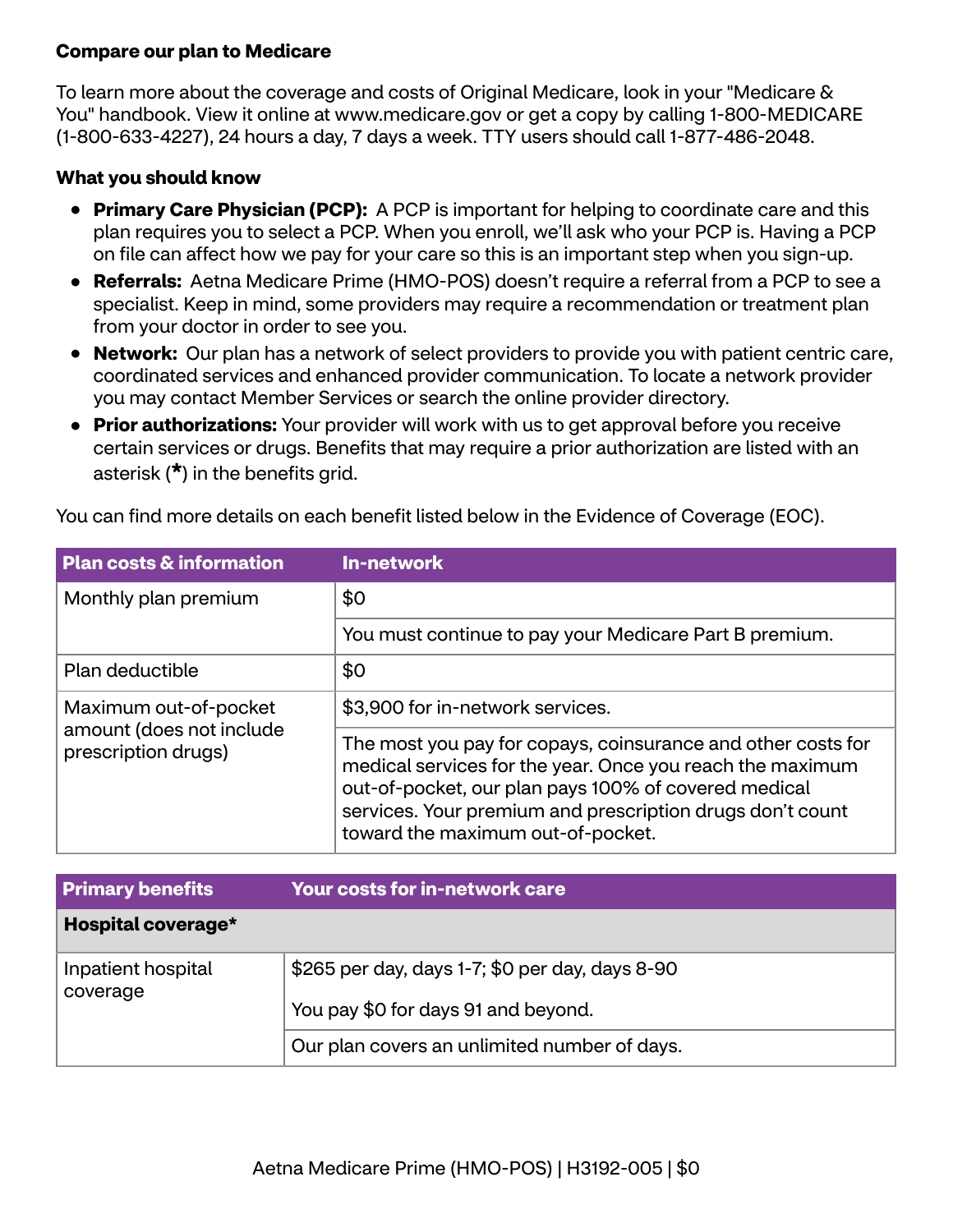| <b>Primary benefits</b>                       | <b>Your costs for in-network care</b>                                                                                                                                                                                                                                                                                                          |                                                                                                                                                                                                                                                                                                                                             |                                                                                                                                                                                                                                                                                                                                             |  |
|-----------------------------------------------|------------------------------------------------------------------------------------------------------------------------------------------------------------------------------------------------------------------------------------------------------------------------------------------------------------------------------------------------|---------------------------------------------------------------------------------------------------------------------------------------------------------------------------------------------------------------------------------------------------------------------------------------------------------------------------------------------|---------------------------------------------------------------------------------------------------------------------------------------------------------------------------------------------------------------------------------------------------------------------------------------------------------------------------------------------|--|
| Outpatient hospital<br>observation services   | \$265 per stay                                                                                                                                                                                                                                                                                                                                 |                                                                                                                                                                                                                                                                                                                                             |                                                                                                                                                                                                                                                                                                                                             |  |
| Outpatient hospital                           | $$0 - $225$                                                                                                                                                                                                                                                                                                                                    |                                                                                                                                                                                                                                                                                                                                             |                                                                                                                                                                                                                                                                                                                                             |  |
| services                                      |                                                                                                                                                                                                                                                                                                                                                | Lower cost sharing applies for services other than surgery.                                                                                                                                                                                                                                                                                 |                                                                                                                                                                                                                                                                                                                                             |  |
| Ambulatory surgical<br>center                 | \$225                                                                                                                                                                                                                                                                                                                                          |                                                                                                                                                                                                                                                                                                                                             |                                                                                                                                                                                                                                                                                                                                             |  |
| <b>Doctor visits</b>                          |                                                                                                                                                                                                                                                                                                                                                |                                                                                                                                                                                                                                                                                                                                             |                                                                                                                                                                                                                                                                                                                                             |  |
| Primary care physician<br>(PCP)               | \$0                                                                                                                                                                                                                                                                                                                                            |                                                                                                                                                                                                                                                                                                                                             |                                                                                                                                                                                                                                                                                                                                             |  |
| <b>Specialists</b>                            | \$30                                                                                                                                                                                                                                                                                                                                           |                                                                                                                                                                                                                                                                                                                                             |                                                                                                                                                                                                                                                                                                                                             |  |
| Preventive care                               | \$0                                                                                                                                                                                                                                                                                                                                            |                                                                                                                                                                                                                                                                                                                                             |                                                                                                                                                                                                                                                                                                                                             |  |
|                                               | Preventive care<br>includes:<br>*Abdominal<br>aortic aneurysm<br>screenings<br>* Alcohol misuse<br>screenings and<br>counseling<br>*Bone mass<br>measurements<br>*Breast cancer<br>screening:<br>mammogram<br>*Cardiovascular<br>disease<br>screenings<br>*Cardiovascular<br>behavior therapy<br>*Cervical and<br>vaginal cancer<br>screenings | <b>Colorectal</b><br>cancer<br>screenings<br>(colonoscopy,<br>fecal occult<br>blood test,<br>flexible<br>sigmoidoscopy)<br>*Depression<br>screenings<br><b>Diabetes</b><br>screenings<br>*HBV infection<br>screening<br>*Hepatitis C<br>screening tests<br>*HIV screenings<br>*Lung cancer<br>screenings<br>* Nutrition therapy<br>services | * Obesity behavior<br>therapy<br>*Prostate cancer<br>screenings (PSA)<br><b>Sexually</b><br>transmitted<br>infections<br>screenings and<br>counseling<br>Tobacco use<br>cessation<br>counseling<br>*Vaccines:<br>Covid-19, flu,<br>hepatitis B,<br>pneumococcal<br>*Welcome to<br>Medicare<br>preventive visit<br>*Yearly wellness<br>visit |  |
| <b>Emergency &amp; urgent care</b>            |                                                                                                                                                                                                                                                                                                                                                |                                                                                                                                                                                                                                                                                                                                             |                                                                                                                                                                                                                                                                                                                                             |  |
| Emergency care in the<br><b>United States</b> | \$90                                                                                                                                                                                                                                                                                                                                           |                                                                                                                                                                                                                                                                                                                                             |                                                                                                                                                                                                                                                                                                                                             |  |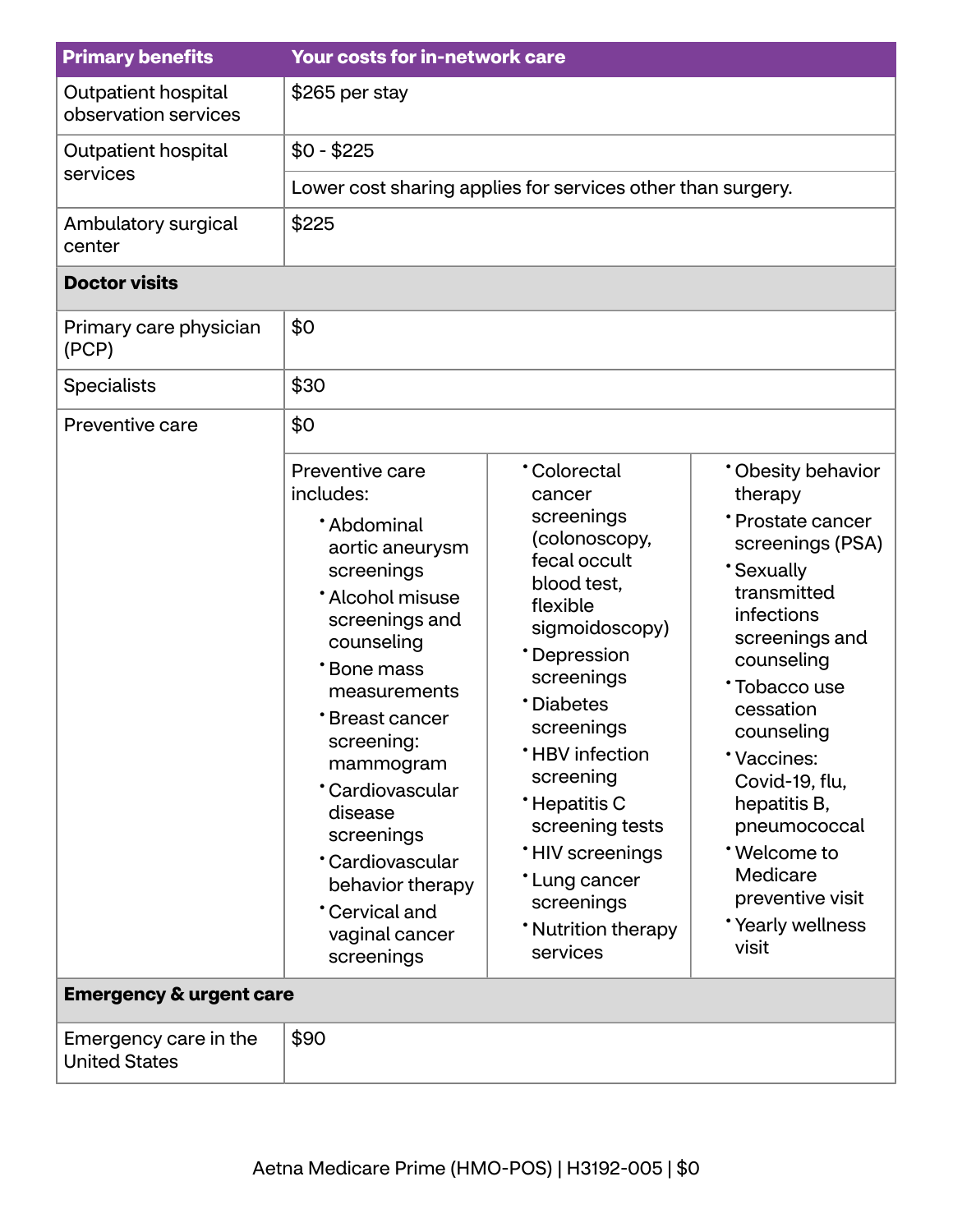| <b>Primary benefits</b>                                           | Your costs for in-network care                                                                                                                                                                                                                                                      |
|-------------------------------------------------------------------|-------------------------------------------------------------------------------------------------------------------------------------------------------------------------------------------------------------------------------------------------------------------------------------|
| Urgently needed care in<br>the United States                      | \$40                                                                                                                                                                                                                                                                                |
| Emergency & urgently<br>needed care worldwide                     | Emergency care: \$90<br>Urgently needed care: \$90<br>Ambulance: \$250                                                                                                                                                                                                              |
| Diagnostic testing*                                               |                                                                                                                                                                                                                                                                                     |
| Diagnostic radiology<br>(e.g. MRI & CT scans)                     | \$150                                                                                                                                                                                                                                                                               |
| Lab services                                                      | \$0                                                                                                                                                                                                                                                                                 |
| Diagnostic tests &<br>procedures                                  | \$50                                                                                                                                                                                                                                                                                |
| Outpatient x-rays                                                 | \$5                                                                                                                                                                                                                                                                                 |
| Hearing, dental, & vision                                         |                                                                                                                                                                                                                                                                                     |
| Diagnostic hearing<br>exam                                        | \$0                                                                                                                                                                                                                                                                                 |
| Routine hearing exam                                              | \$0                                                                                                                                                                                                                                                                                 |
|                                                                   | We cover one exam every year. All appointments should be<br>scheduled through NationsHearing.                                                                                                                                                                                       |
| Hearing aids                                                      | Our plan pays up to a maximum amount of \$750 per ear, every year.<br>You are responsible for any costs over this amount.                                                                                                                                                           |
|                                                                   | NationsHearing will manage your hearing aid benefits. All hearing<br>aids must be purchased through NationsHearing.                                                                                                                                                                 |
| Dental services (in<br>addition to Original<br>Medicare coverage) | Our plan pays up to \$2,500 every year for covered services in- and<br>out-of-network. Cosmetic procedures such as teeth whitening are<br>not covered.                                                                                                                              |
|                                                                   | You are responsible for any costs over this amount.                                                                                                                                                                                                                                 |
|                                                                   | This plan uses the Aetna Dental® PPO Network. You can see in- or<br>out-of-network providers for dental services. Note: Most out-of-<br>network providers will bill us directly. If you use one who won't bill us,<br>you can pay for covered services and ask us to reimburse you. |
| Glaucoma screening                                                | \$0                                                                                                                                                                                                                                                                                 |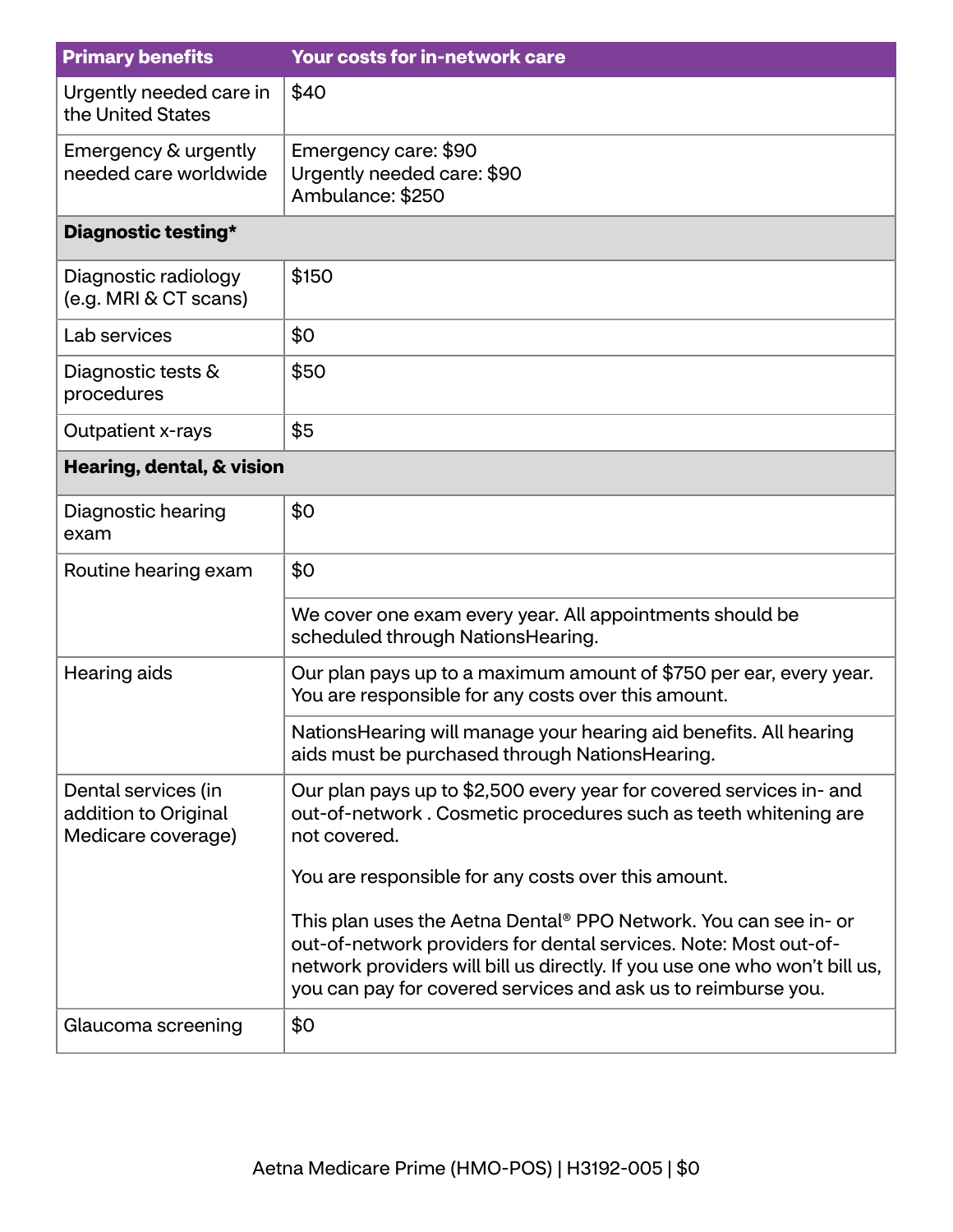| <b>Primary benefits</b>                                                      | Your costs for in-network care                                                                                                               |
|------------------------------------------------------------------------------|----------------------------------------------------------------------------------------------------------------------------------------------|
| Diagnostic eye exams<br>(including diabetic eye<br>exams)                    | $$0 - $30$                                                                                                                                   |
|                                                                              | Lower cost sharing: for diabetic eye exams<br>Higher cost sharing: for all other eye exams                                                   |
| Routine eye exam                                                             | \$0                                                                                                                                          |
|                                                                              | We cover one exam every year when obtained by an in-network<br>provider.                                                                     |
| Contacts and<br>eyeglasses (in addition<br>to Original Medicare<br>coverage) | Our plan pays up to a maximum amount of \$225 every year for<br>prescription eyewear. You are responsible for any costs over this<br>amount. |
|                                                                              | EyeMed will manage your eyewear benefits. If you choose a provider<br>outside of the network, services will not be covered.                  |
| <b>Mental health services*</b>                                               |                                                                                                                                              |
| Inpatient psychiatric<br>stay                                                | \$1,871 per stay                                                                                                                             |
| Outpatient mental<br>health therapy<br>(individual)                          | \$40                                                                                                                                         |
| Outpatient psychiatric<br>therapy (individual)                               | \$40                                                                                                                                         |
| <b>Skilled nursing*</b>                                                      |                                                                                                                                              |
| Skilled nursing facility<br>(SNF)                                            | \$0 per day, days 1-20; \$184 per day, days 21-100                                                                                           |
|                                                                              | Our plan covers up to 100 days per benefit period.                                                                                           |
| Therapy*                                                                     |                                                                                                                                              |
| Physical and speech<br>therapy                                               | \$40                                                                                                                                         |
| Occupational therapy                                                         | \$40                                                                                                                                         |
| Ambulance & routine transportation                                           |                                                                                                                                              |
| Ground ambulance<br>(one-way trip)                                           | \$250                                                                                                                                        |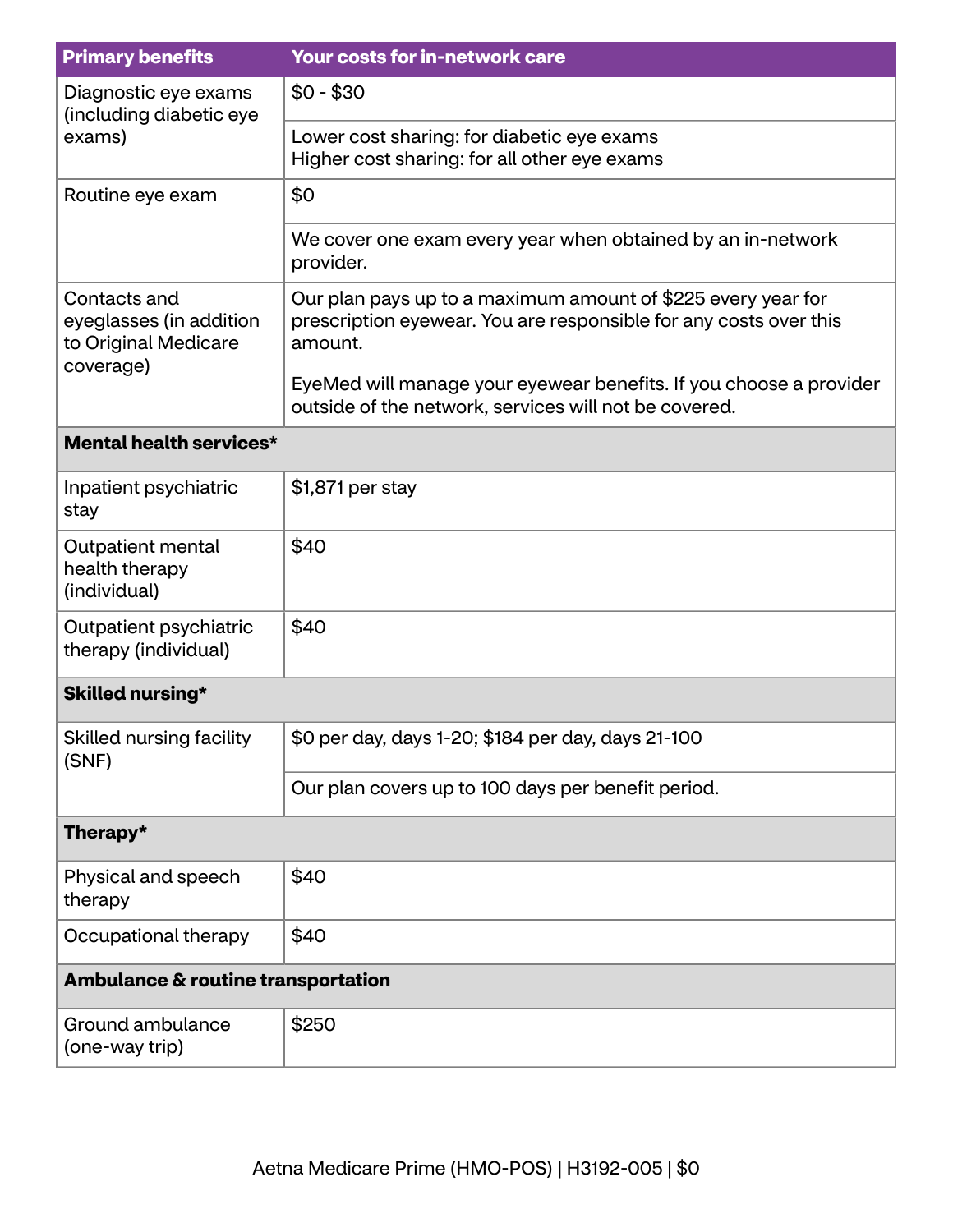| <b>Primary benefits</b>                   | <b>Your costs for in-network care</b>                              |
|-------------------------------------------|--------------------------------------------------------------------|
| Air ambulance*<br>(one-way trip)          | \$300                                                              |
| Routine transportation<br>(non-emergency) | \$0                                                                |
|                                           | Our plan covers 12 one-way trips every year to approved locations. |
|                                           | Access2Care will manage your transportation benefit.               |
| <b>Medicare Part B drugs*</b>             |                                                                    |
| Chemotherapy drugs                        | 20%                                                                |
| Other Part B drugs                        | 20%                                                                |

**\*** Prior authorization may be required for these benefits. See the EOC for details.

## **Aetna Medicare Prime (HMO-POS) includes extra benefits. Learn more about these benefits after the prescription drug information.**

| <b>Prescription drugs</b> (Your costs may be lower if you qualify for Extra Help) |                                                                                                                                                                                                                                                                                                                                                                                          |  |
|-----------------------------------------------------------------------------------|------------------------------------------------------------------------------------------------------------------------------------------------------------------------------------------------------------------------------------------------------------------------------------------------------------------------------------------------------------------------------------------|--|
| Formulary name                                                                    | B2 (You can use this when referencing our list of covered drugs.)                                                                                                                                                                                                                                                                                                                        |  |
| Insulin Savings Program                                                           | This plan participates in the Insulin Savings Program providing<br>affordable copayments of up to \$35 for a 30 day supply (up<br>to \$105 for a 100-day supply) at both preferred and standard<br>pharmacies for select insulins on Tier 3 through the Initial<br>Coverage and Coverage Gap stages of the plan. These<br>copayments apply at retail, mail or long-term care pharmacies. |  |
| <b>Stage 1: Deductible</b>                                                        | You pay the full cost of drugs until you reach your deductible.                                                                                                                                                                                                                                                                                                                          |  |
| This plan doesn't have<br>a deductible, so your<br>coverage begins at Stage<br>2. | \$0                                                                                                                                                                                                                                                                                                                                                                                      |  |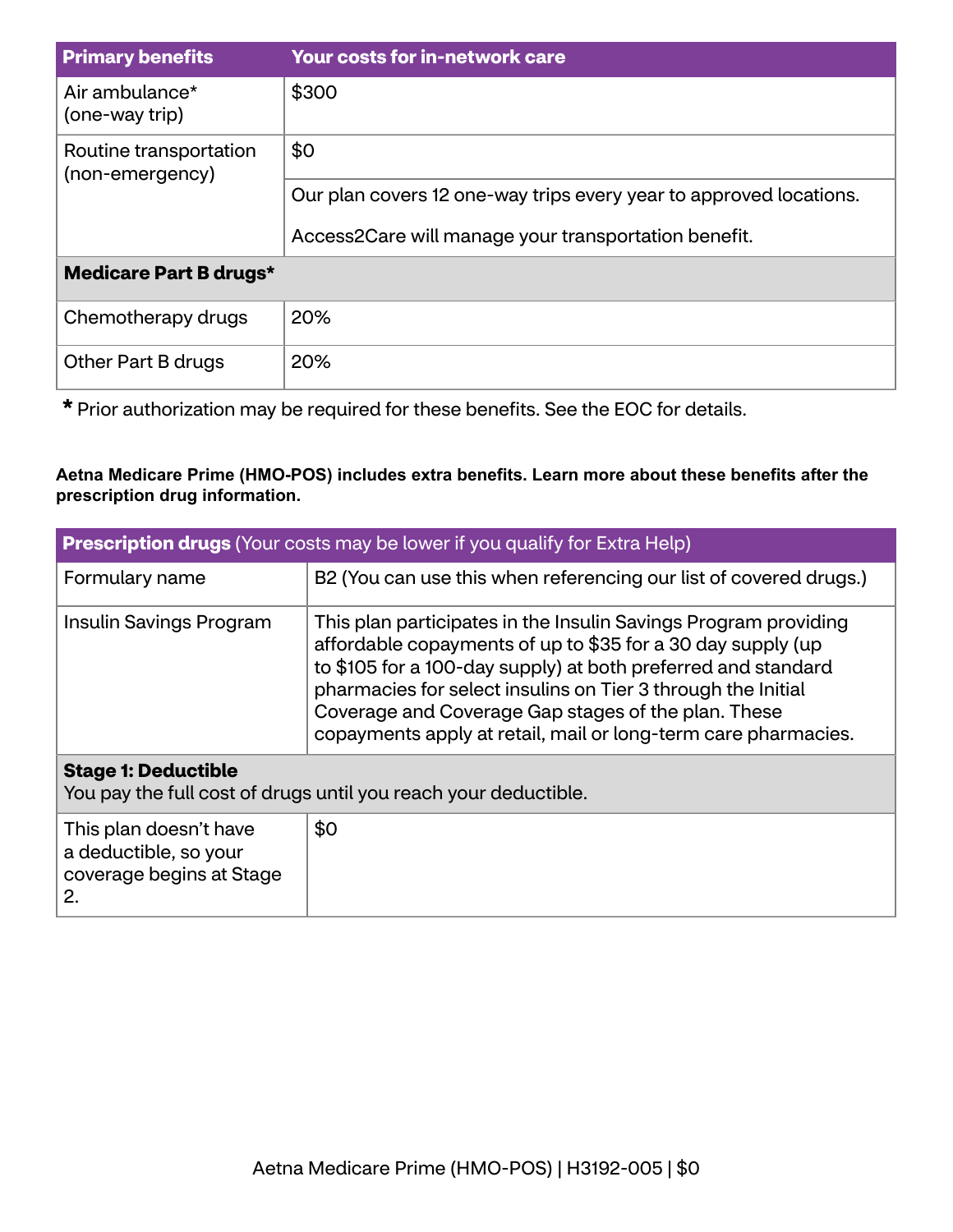#### **Prescription drugs** (Your costs may be lower if you qualify for Extra Help)

#### **Stage 2: Initial coverage**

You pay the costs below until your total drug costs reach \$4,430. You pay the copay listed below or the cost of the drug, whichever is lower. These cost shares may also apply to Home Infusion drugs when obtained through your Part D benefit.

|                                  | 30-day supply<br>through<br><b>Retail or Mail</b> |                 | $100$ -day<br>supply through<br><b>Retail or Mail</b> |                 | 31-day supply<br>through<br><b>Long-Term Care</b> |
|----------------------------------|---------------------------------------------------|-----------------|-------------------------------------------------------|-----------------|---------------------------------------------------|
|                                  | <b>Preferred</b>                                  | <b>Standard</b> | <b>Preferred</b>                                      | <b>Standard</b> | <b>Standard</b>                                   |
| <b>Tier 1: Preferred Generic</b> | \$0                                               | \$15            | \$0                                                   | \$45            | \$15                                              |
| Tier 2: Generic                  | \$0                                               | \$20            | \$0                                                   | \$60            | \$20                                              |
| Tier 3: Preferred Brand          | \$47                                              | \$47            | \$141                                                 | \$141           | \$47                                              |
| Tier 4: Non-Preferred Drug       | \$100                                             | \$100           | \$300                                                 | \$300           | \$100                                             |
| Tier 5: Specialty                | 33%                                               | 33%             | N/A                                                   | N/A             | 33%                                               |

#### **Stage 3: Coverage gap**

Our plan offers some coverage in this stage. The coverage gap lasts until your out-of-pocket drug costs reach \$7,050.

|                                                                                    | 30-day supply through Retail or Mail                         |                 |  |
|------------------------------------------------------------------------------------|--------------------------------------------------------------|-----------------|--|
|                                                                                    | <b>Preferred</b>                                             | <b>Standard</b> |  |
| <b>Tier 1: Preferred Generic</b>                                                   | \$0                                                          | \$15            |  |
| Tier 2: Generic                                                                    | \$0                                                          | \$20            |  |
| All other Brand Name<br>Drugs                                                      | 25% of the plan's cost                                       |                 |  |
| All other Generic Drugs                                                            | 25% of the plan's cost                                       |                 |  |
| <b>Stage 4: Catastrophic coverage</b><br>You pay a small cost share for each drug. |                                                              |                 |  |
| Generic Drugs                                                                      | You pay the greater of 5% of the cost of the drug or \$3.95. |                 |  |

| <b>Brand Name Drugs</b> | You pay the greater of 5% of the cost of the drug or \$9.85. |  |
|-------------------------|--------------------------------------------------------------|--|
|-------------------------|--------------------------------------------------------------|--|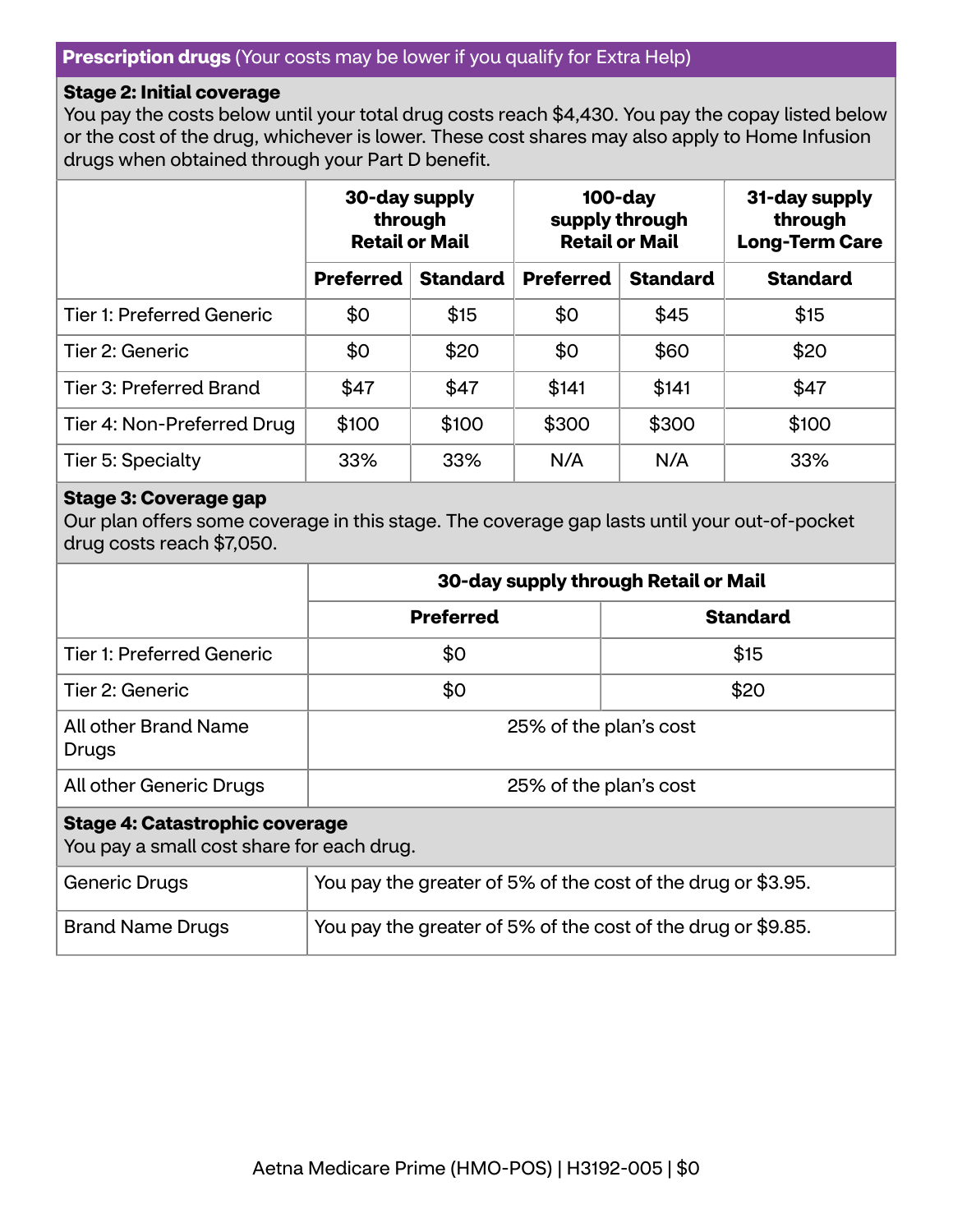| <b>Other benefits</b>                                     | <b>Your costs for in-network care</b>                                                                                                                                                                                           |
|-----------------------------------------------------------|---------------------------------------------------------------------------------------------------------------------------------------------------------------------------------------------------------------------------------|
| Equipment, prosthetics, & supplies*                       |                                                                                                                                                                                                                                 |
| Diabetic supplies                                         | $0\% - 20\%$                                                                                                                                                                                                                    |
|                                                           | We only cover OneTouch/LifeScan supplies, including test strips,<br>glucose monitors, solutions, lancets and lancing devices for \$0.<br>Note: In case of an approved medical exception, other brands may<br>be covered at 20%. |
| Durable medical<br>equipment (e.g.<br>wheelchair, oxygen) | 20%                                                                                                                                                                                                                             |
| Prosthetics (e.g. braces,<br>artificial limbs)            | 20%                                                                                                                                                                                                                             |
| Substance abuse*                                          |                                                                                                                                                                                                                                 |
| Outpatient substance<br>abuse (Individual<br>therapy)     | \$40                                                                                                                                                                                                                            |

**\*** Prior authorization may be required for these benefits. See the EOC for details.

| <b>Additional benefits and</b><br>services provided by<br><b>Aetna Medicare Prime</b><br>(HMO-POS) | <b>Benefit information</b>                                                                                                                                                                                                                                                        |
|----------------------------------------------------------------------------------------------------|-----------------------------------------------------------------------------------------------------------------------------------------------------------------------------------------------------------------------------------------------------------------------------------|
| 24-Hour Nurse Line                                                                                 | Speak with a registered nurse 24 hours a day, 7 days a week to<br>discuss medical issues or wellness topics.                                                                                                                                                                      |
| Chiropractic care*                                                                                 | Medicare covered services:<br>\$20                                                                                                                                                                                                                                                |
| Extra benefits for certain<br>chronic conditions                                                   | If you're eligible, Papa can connect you with an adult companion<br>who can spend up to 10 hours per month with you. You can receive<br>companionship or help with errands, technology and house needs.<br>Your Aetna Care Team will determine your eligibility for this benefit. |
| <b>Fitness</b>                                                                                     | Basic membership at participating SilverSneakers <sup>®</sup> facilities and<br>access to online wellness related tools, planners, newsletters and<br>classes, at no extra cost.                                                                                                  |
|                                                                                                    | You can request an at-home fitness kit through SilverSneakers® if you<br>don't live near a participating club or prefer to exercise at home.                                                                                                                                      |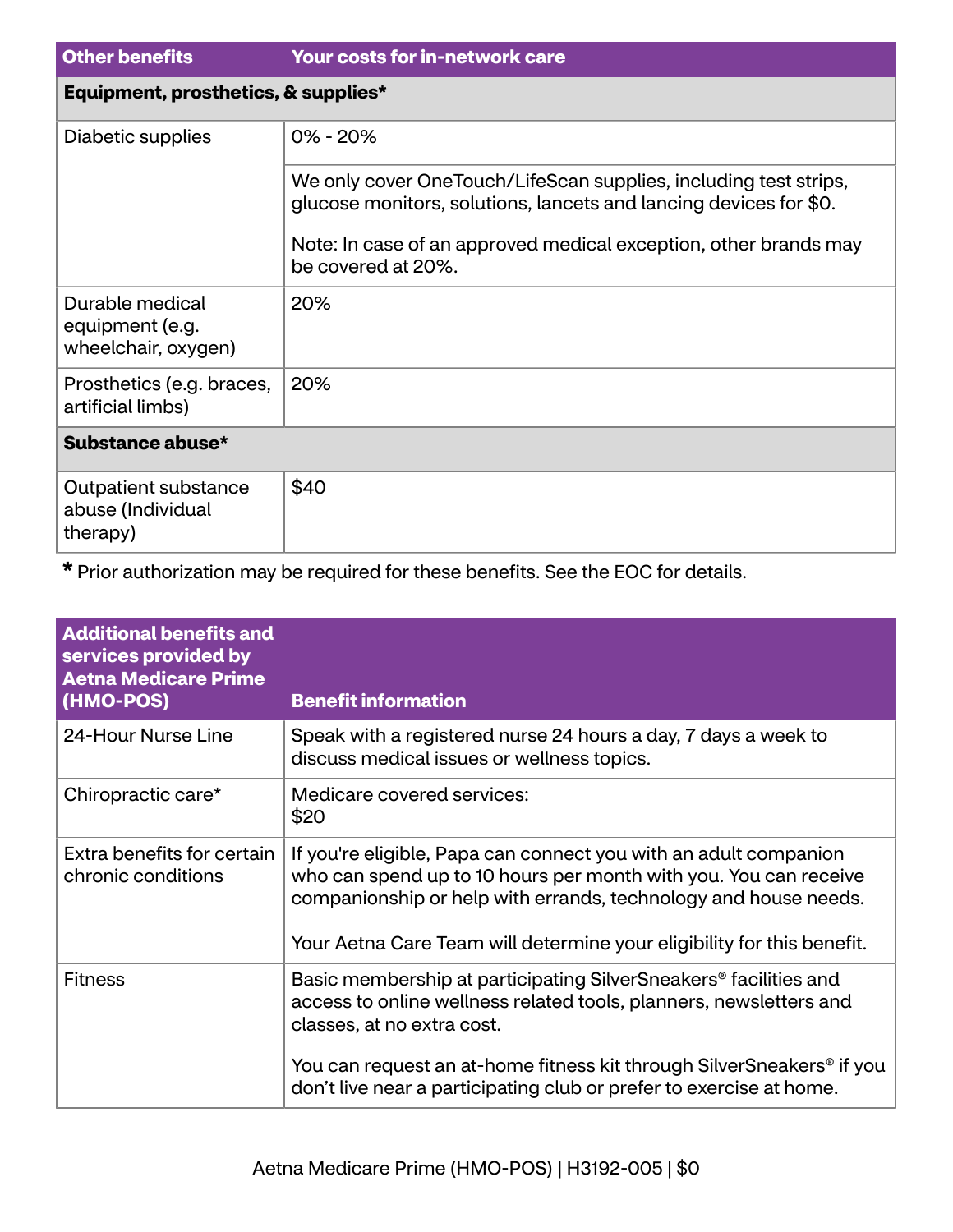| <b>Additional benefits and</b><br>services provided by<br><b>Aetna Medicare Prime</b> |                                                                                                                                                                                                                                                                                                                                                                                                                                                                                                                                                                                                                                                                        |
|---------------------------------------------------------------------------------------|------------------------------------------------------------------------------------------------------------------------------------------------------------------------------------------------------------------------------------------------------------------------------------------------------------------------------------------------------------------------------------------------------------------------------------------------------------------------------------------------------------------------------------------------------------------------------------------------------------------------------------------------------------------------|
| (HMO-POS)                                                                             | <b>Benefit information</b>                                                                                                                                                                                                                                                                                                                                                                                                                                                                                                                                                                                                                                             |
| <b>Meals</b>                                                                          | When you get home after an inpatient hospital or skilled nursing stay,<br>we cover up to 28 home delivered meals over 14 days. You will be<br>contacted to schedule delivery if eligible and meals will be provided<br>through Mom's Meals.                                                                                                                                                                                                                                                                                                                                                                                                                            |
| Over-the-counter items<br>(OTC)                                                       | Get over-the-counter health and wellness products by mail or at<br>participating CVS <sup>®</sup> stores.                                                                                                                                                                                                                                                                                                                                                                                                                                                                                                                                                              |
|                                                                                       | Our plan pays up to a maximum amount of \$90 every quarter.                                                                                                                                                                                                                                                                                                                                                                                                                                                                                                                                                                                                            |
|                                                                                       | OTC Health Solutions will manage your OTC benefit. See the OTC<br>catalog for a list of eligible items. You can find the catalog at https://<br>www.cvs.com/otchs/myorder.                                                                                                                                                                                                                                                                                                                                                                                                                                                                                             |
|                                                                                       | You'll also be mailed a one-time box of preselected OTC items.                                                                                                                                                                                                                                                                                                                                                                                                                                                                                                                                                                                                         |
| Resources For Living <sup>®</sup>                                                     | Resources For Living <sup>®</sup> helps connect you to resources in your<br>community such as senior housing, adult daycare, meal subsidies,<br>community activities and more.                                                                                                                                                                                                                                                                                                                                                                                                                                                                                         |
| Telehealth*                                                                           | You can receive primary care, physician specialist, mental health and<br>urgent care services via a virtual visit.                                                                                                                                                                                                                                                                                                                                                                                                                                                                                                                                                     |
|                                                                                       | Members should contact their doctor for information on what<br>telehealth services they offer and how to schedule a telehealth<br>visit. Depending on location, members may also have the option to<br>schedule a telehealth visit 24 hours a day, 7 days a week via Teladoc,<br>MinuteClinic Video Visit, or other provider that offers telehealth<br>services covered under your plan. Members can access Teladoc<br>at https://www.teladoc.com/aetna/ or by calling 1-855-TELADOC<br>(1-855-835-2362) (TTY: 711). Members can find out if MinuteClinic<br>Video Visit are available in their area at: https://www.cvs.com/<br>minuteclinic/virtual-care/videovisit. |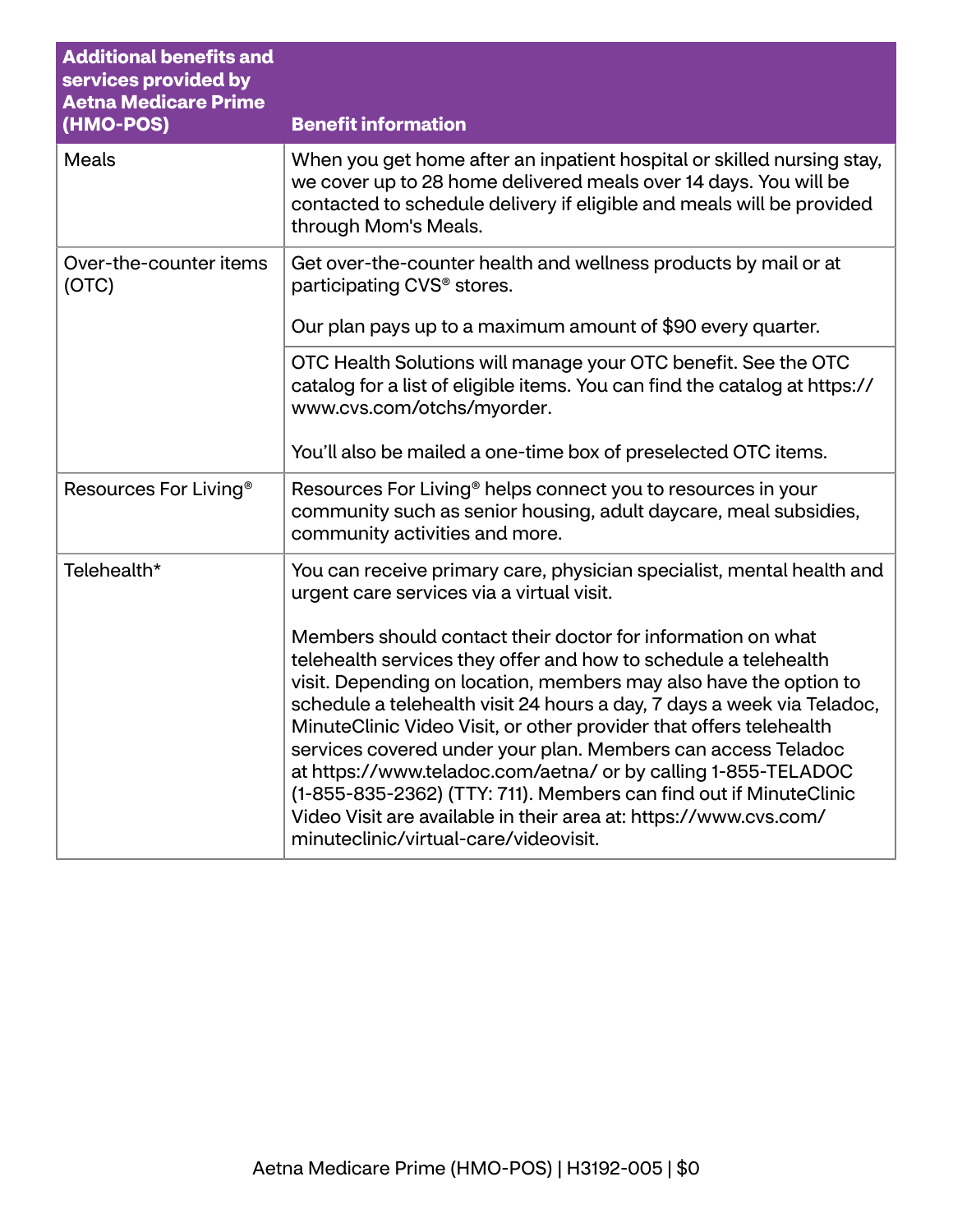## **Pre-enrollment checklist**

Before making an enrollment decision, it is important that you fully understand our benefits and rules. If you have any questions, you can call and speak to a member services representative at **1-833-859-6031 (TTY: 711)**. From October 1 to March 31, you can call us 7 days a week from 8 a.m. - 8 p.m. local time. From April 1 to September 30, we're here Monday through Friday from 8 a.m. - 8 p.m. local time.

## **Understanding the benefits**

- $\Box$  Review the full list of benefits found in the Evidence of Coverage (EOC), especially those services for which you routinely see a doctor. Visit **[AetnaMedicare.com](http://AetnaMedicare.com)** or call **1-833-859-6031 (TTY: 711)** to view a copy of the EOC.
- $\Box$  Review the provider directory (or ask your doctor) to make sure the doctors you see now are in the network. If they are not listed, it means you will likely have to select a new doctor.
- $\Box$  Review the pharmacy directory to make sure the pharmacy you use for any prescription medicine is in the network. If the pharmacy is not listed, you will likely have to select a new pharmacy for your prescriptions.

### **Understanding important rules**

- $\Box$  You must continue to pay your Medicare Part B premium. This premium is normally taken out of your Social Security check each month.
- Benefits, premiums and/or copayments/co-insurance may change on January 1, 2023.
- $\Box$  Except in emergency or urgent situations, we do not cover services by out-of-network providers (doctors who are not listed in the provider directory).

© 2021 Aetna Inc. Y0001\_NR\_0009\_21693a\_2021\_C